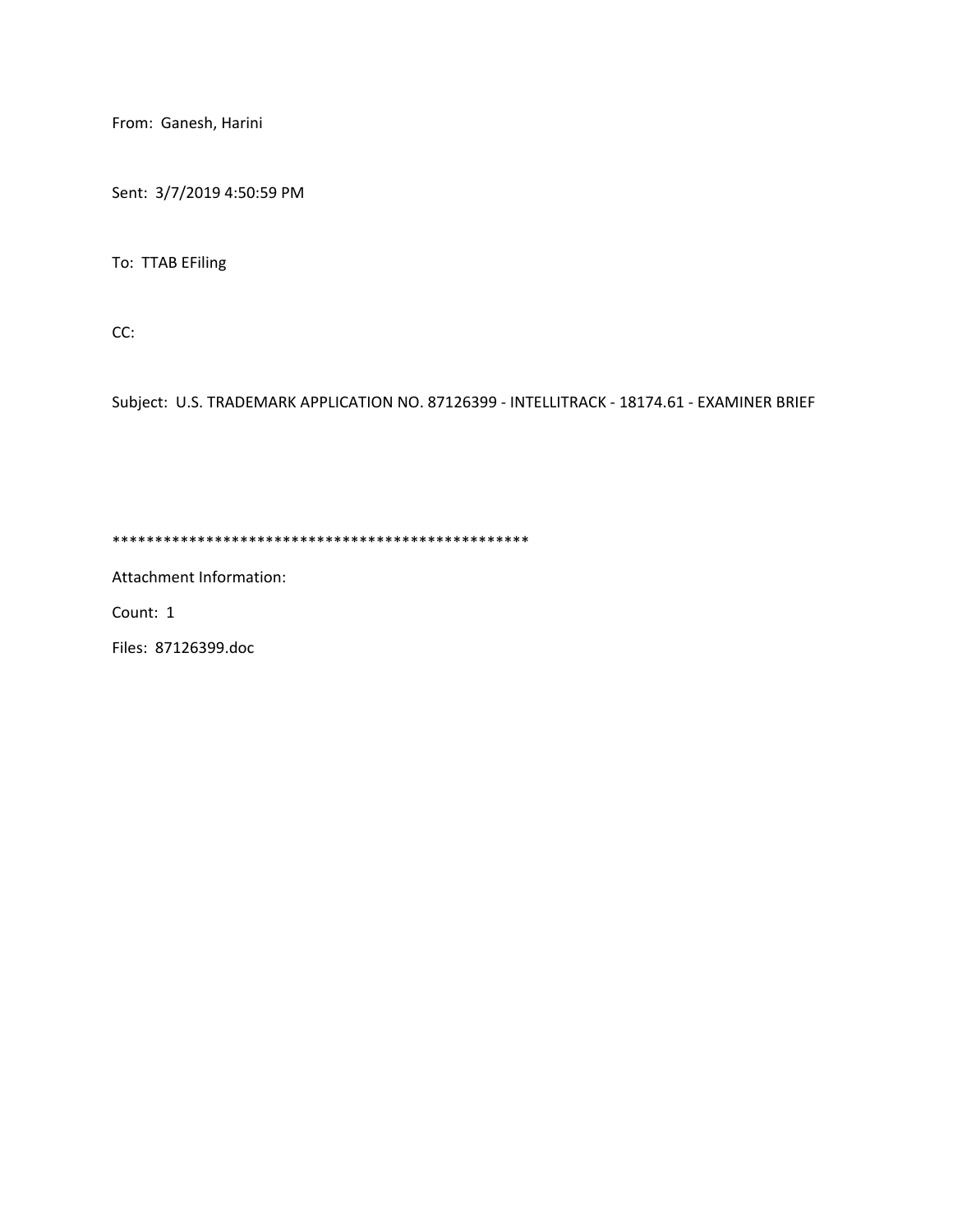# **UNITED STATES PATENT AND TRADEMARK OFFICE (USPTO)**

**U.S. APPLICATION SERIAL NO.** 87126399

**MARK:** INTELLITRACK

#### **CORRESPONDENT ADDRESS:** JONATHAN W RICHARDS

WORKMAN NYDEGGER

60 E SOUTH TEMPLE #1000

SALT LAKE CITY, UT 84111



**GENERAL TRADEMARK INFORMATION: http://www.uspto.gov/trademarks/index.jsp** 

**TTAB INFORMATION:** 

**http://www.uspto.gov/trademarks/process/appeal/index.js p** 

**APPLICANT:** TRACK GROUP, INC.

### **CORRESPONDENT'S REFERENCE/DOCKET NO:**

18174.61

**CORRESPONDENT E-MAIL ADDRESS:**

docketing@wnlaw.com

## **EXAMINING ATTORNEY'S APPEAL BRIEF**

Applicant Track Group, Inc. ("Applicant") appeals the trademark examining attorney's final refusal to register the marks INTELLITRACK (design and words) and INTELLITRACK (standard characters) under Section 2(d) of the Trademark Act, 15 U.S.C. § 1052(d) on the grounds that the registration of applicant's marks results in a likelihood of confusion with the registered mark INTELITRAC, Reg. No. 2903695. The examining attorney respectfully submits that the refusal to register should be affirmed.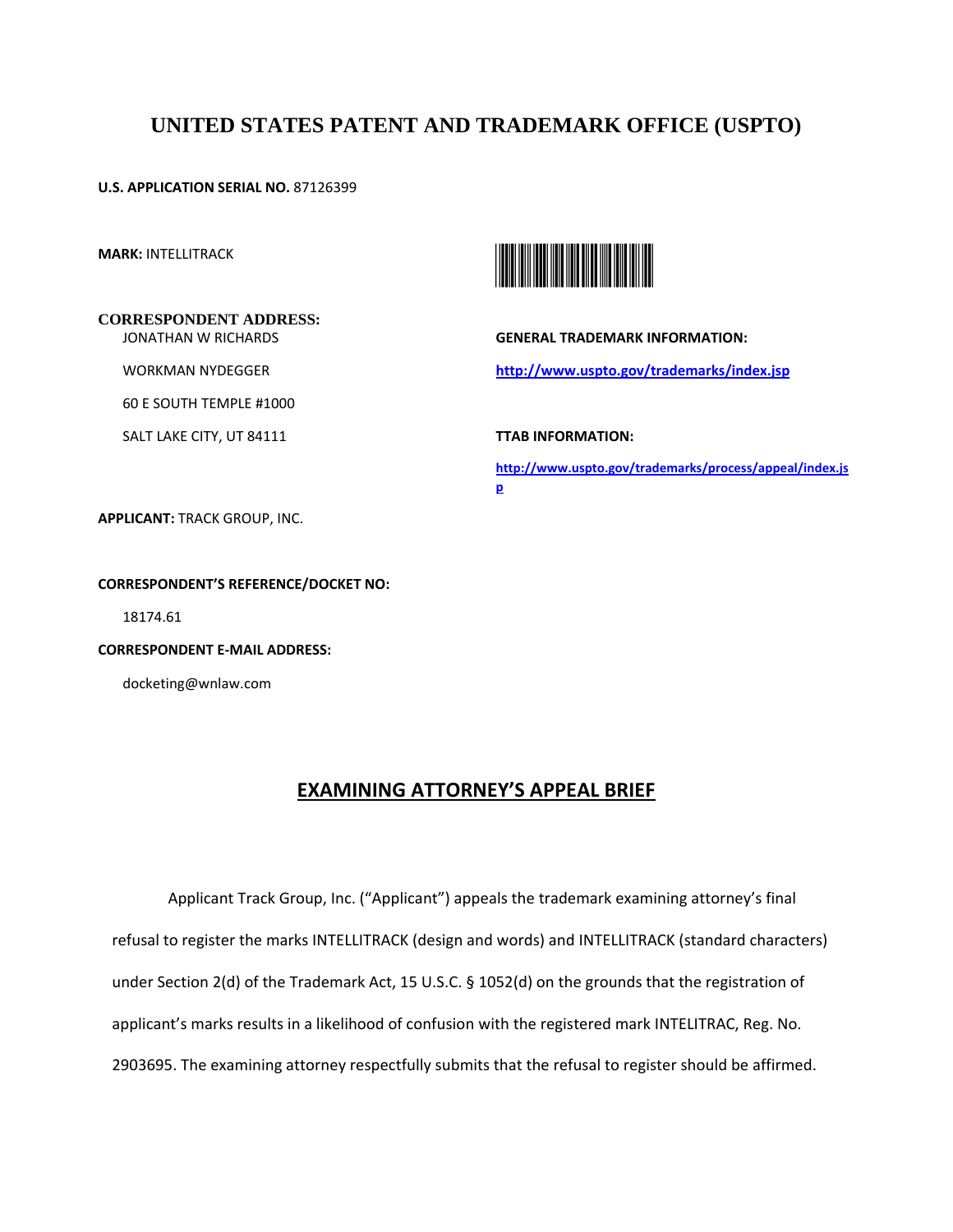#### **FACTS**

On August 3, 2016, Applicant filed applications under Section 1(b) of the Trademark Act to register the marks INTELLITRACK with design, Serial No. 87126412, and INTELLITRACK in standard characters, Serial No. 87126399, for "software as a service (SAAS) services featuring software for electronic monitoring services for probation and parole agencies and for security and behavioral and resocialization purposes, namely, remote monitoring of individuals released on probation or parole, all limited to the fields of probation and parole" in International Class 42 and "electronic monitoring services for probation and parole agencies and for security and behavioral and re-socialization purposes, namely, remote monitoring of individuals released on probation or parole, all limited to the fields of probation and parole" in International Class 45.

On November 21, 2016, the trademark examining attorney issued Office actions refusing registration under Section 2(d) of the Trademark Act citing the registration for INTELITRAC (typed drawing, Reg. No. 2903695), for "computer software that combines software and hardware, namely, fingerprint scanners, iris scanners, video surveillance cameras, digital cameras, and radio frequency identification scanners, all used to compile information to be used in real time image recognition, comparison and tracking applications, for use in a wide variety of fields, including identification of objects, and physical security in commercial and residential buildings, hospitals, and airports," owned by Registrant. <sup>1</sup> Following Applicant's response filed May 16, 2017, in which Applicant argued that the Section 2(d) refusal should be withdrawn, action on the application was suspended pending the disposition of a prior-filed pending application on June 7, 2017.

**.** 

<sup>&</sup>lt;sup>1</sup> The trademark examining attorney also cited Registration No. 4969550 for the mark INTELETRACK (standard characters), for "security threat analysis for protecting public safety in the nature of analyzing the telephone communication system to detect pre-identified inmate activities; monitoring telephone calls of inmates and notifying law enforcement," owned by Pay Tel Communications, Inc., and issued an advisory regarding the prior-filed pending application, Serial No. 86317014. The Section 2(d) refusal based on Registration No. 4969500 was later withdrawn, and no refusal was issued with respect to the prior-filed application.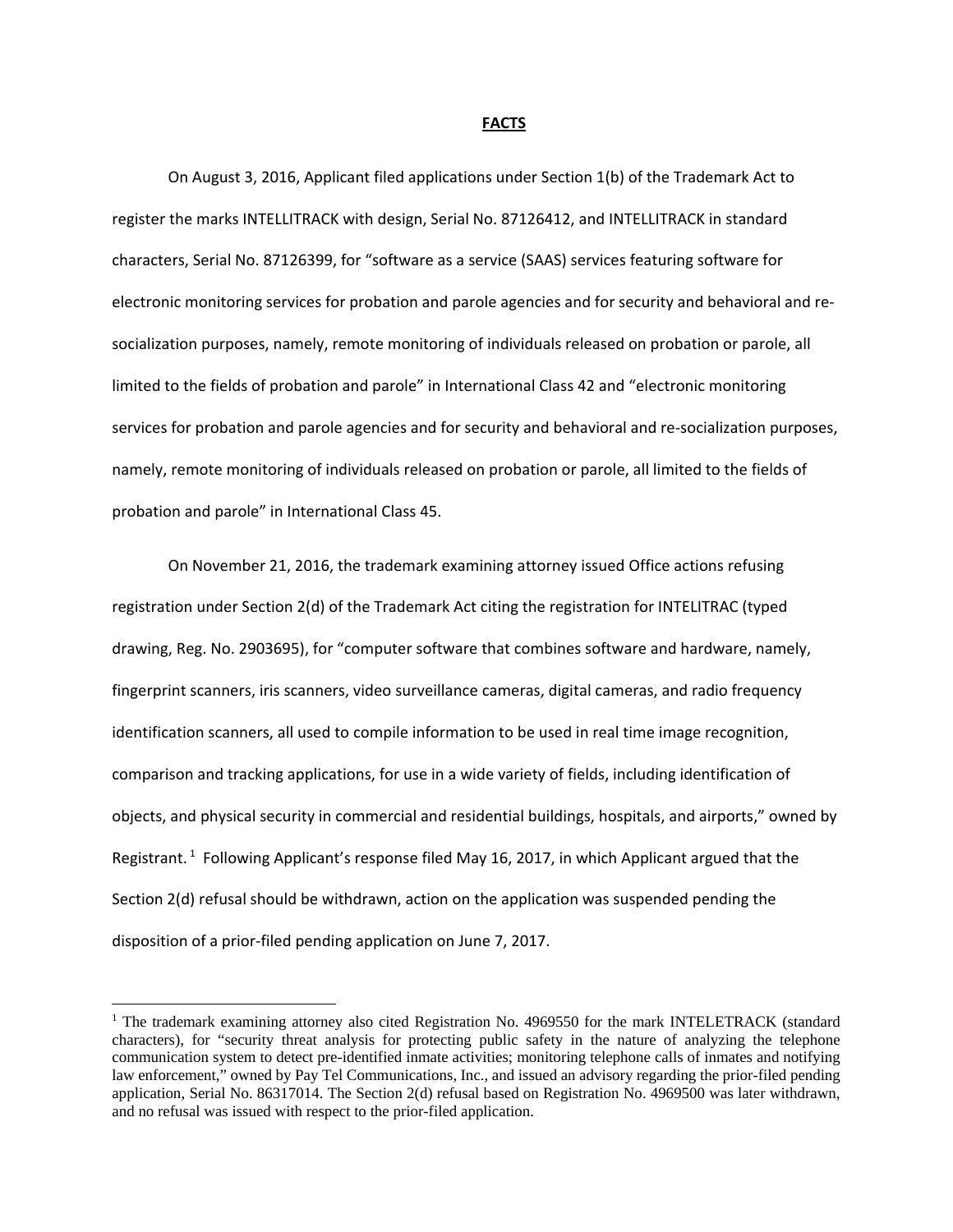On June 15, 2018, the trademark examining attorney issued Final actions refusing registration under Section 2(d) of the Trademark Act. Applicant filed Requests for Reconsideration on September 11, 2018, once again arguing that the Section 2(d) Refusal based on Reg. No. 2903695 should be withdrawn. The trademark examining attorney issued Reconsideration Letters on October 9, 2018, once again finding the applicant's arguments unpersuasive. Applicant filed Notices of Appeal with the Trademark Trial and Appeal Board (the "Board") on December 10, 2018, which was acknowledged on the same date. On January 9, 2019, Applicant filed its Appeal Brief.

The applications were assigned to a new trademark examining attorney, and Motions to Consolidate were filed January 17, 2019, which were granted January 25, 2019.

#### **ISSUE**

The sole issue on appeal before the Board is whether the registration of Applicant's marks, INTELLITRACK (and design) and INTELLITRACK (standard character), results in a likelihood of confusion with the registered mark, INTELITRAC, in Registration No. 2903695.

#### **ARGUMENTS**

### **THE REFUSAL TO REGISTER BASED ON A LIKELIHOOD OF CONFUSION SHOULD BE AFFIRMED.**

Trademark Act Section 2(d) bars registration of an applied-for mark that is so similar to a registered mark that it is likely consumers would be confused, mistaken, or deceived as to the commercial source of the goods and/or services of the parties. *See* 15 U.S.C. §1052(d). Likelihood of confusion is determined on a case-by-case basis by applying the factors set forth in *In re E. I. du Pont de Nemours & Co.*, 476 F.2d 1357, 1361, 177 USPQ 563, 567 (C.C.P.A. 1973) (called the "*du Pont* factors"). *In re i.am.symbolic, llc*, 866 F.3d 1315, 1322, 123 USPQ2d 1744, 1747 (Fed. Cir. 2017). Only those factors that are "relevant and of record" need be considered. *M2 Software, Inc. v. M2 Commc'ns, Inc.*, 450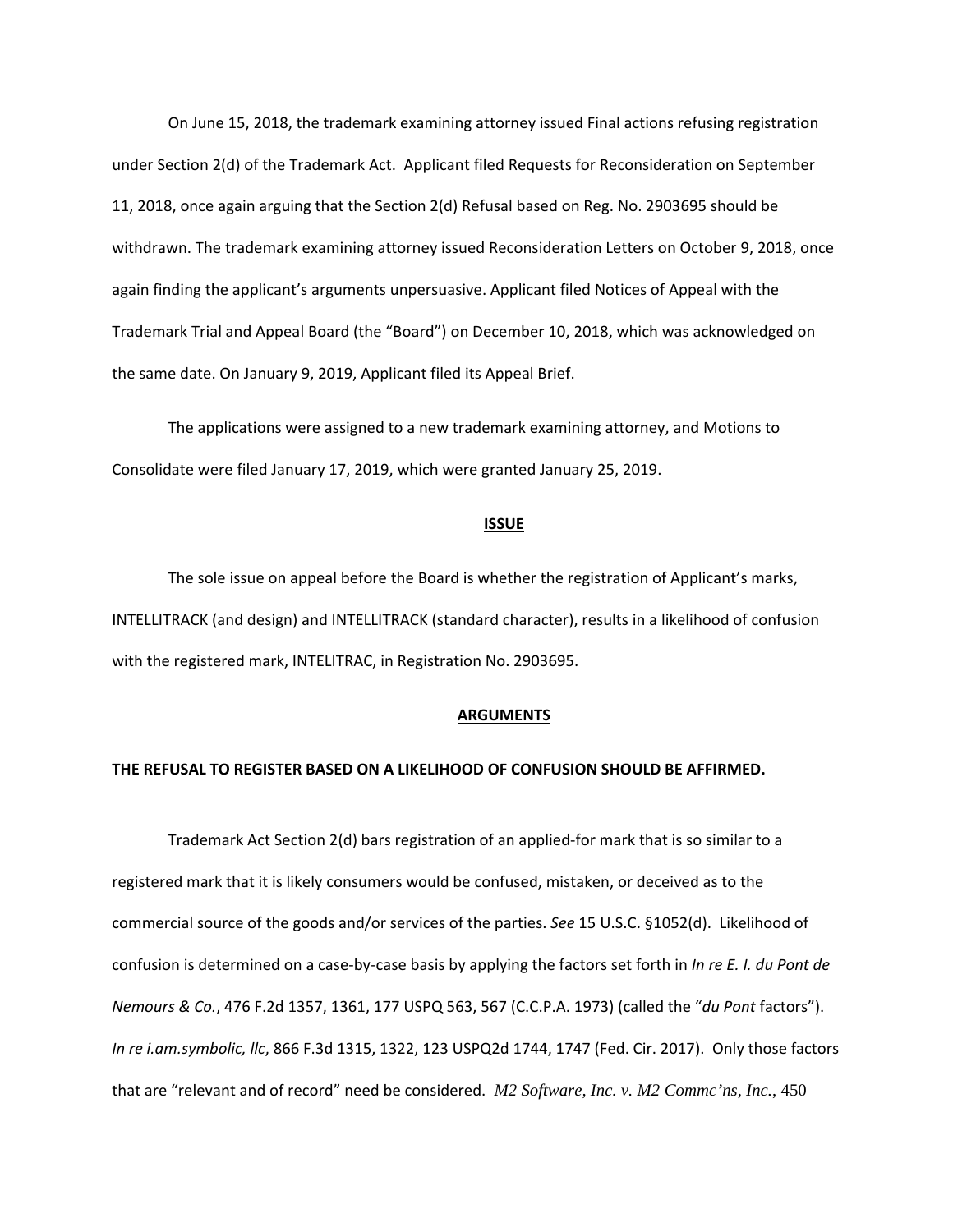F.3d 1378, 1382, 78 USPQ2d 1944, 1947 (Fed. Cir. 2006) (citing *Shen Mfg. Co. v. Ritz Hotel Ltd.*, 393 F.3d 1238, 1241, 73 USPQ2d 1350, 1353 (Fed. Cir. 2004)); *see In re Inn at St. John's, LLC*, 126 USPQ2d 1742, 1744 (TTAB 2018).

Although not all *du Pont* factors may be relevant, there are generally two key considerations in any likelihood of confusion analysis: (1) the similarities between the compared marks and (2) the relatedness of the compared goods and/or services. *See In re i.am.symbolic, llc*, 866 F.3d at 1322, 123 USPQ2d at 1747 (quoting *Herbko Int'l, Inc. v. Kappa Books, Inc.*, 308 F.3d 1156, 1164-65, 64 USPQ2d 1375, 1380 (Fed. Cir. 2002)); *Federated Foods, Inc. v. Fort Howard Paper Co.*, 544 F.2d 1098, 1103, 192 USPQ 24, 29 (C.C.P.A. 1976) ("The fundamental inquiry mandated by [Section] 2(d) goes to the cumulative effect of differences in the essential characteristics of the goods [or services] and differences in the marks."); TMEP §1207.01.

Here, Applicant's and Registrant's marks, INTELLITRACK (design and words) and INTELLITRACK (standard characters) and INTELITRAC (typed drawing) are nearly identical in appearance, sound, meaning, and commercial impression, and the respective goods and services that are highly related because they are sold by the same entities, through the same trade channels and to the same consumers, resulting in a likelihood of confusion.

### I. THE APPLICANT AND REGISTRANT'S MARKS ARE SIMILAR IN APPEARANCE, SOUND, MEANING, AND COMMERCIAL IMPRESSION

Applicant's mark, INTELLITRACK, a word and design mark, and Registrant's mark, INTELITRAC, a typed drawing, are identical in sound, and highly similar in appearance, meaning, and commercial impression because they are comprised of nearly identical combinations of the word "INTELLI" or "INTELI" and "TRACK" or "TRAC."

A. *The Marks Are Confusingly Similar.*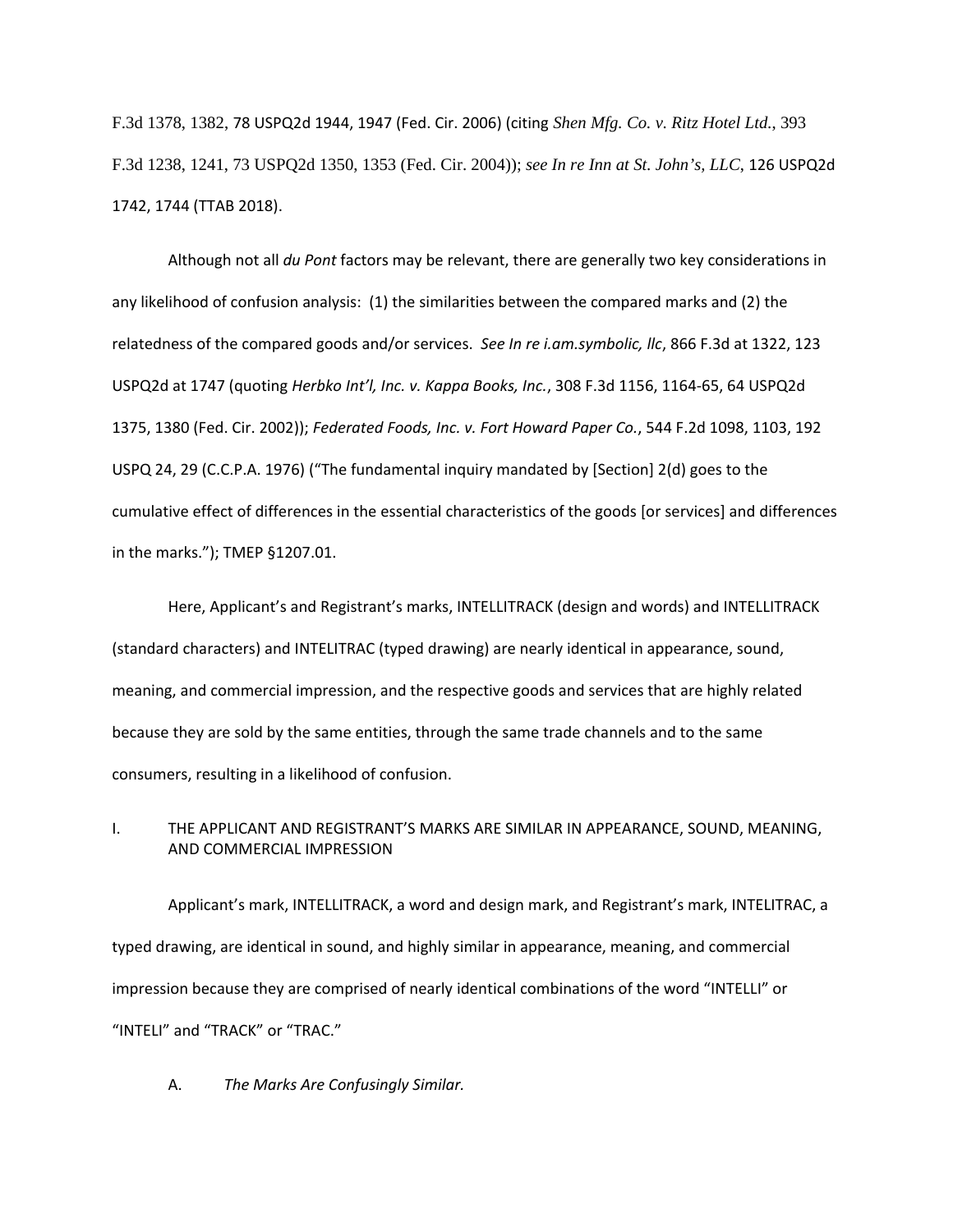Marks are compared in their entireties for similarities in appearance, sound, connotation, and commercial impression. *Stone Lion Capital Partners, LP v. Lion Capital LLP*, 746 F.3d 1317, 1321, 110 USPQ2d 1157, 1160 (Fed. Cir. 2014) (quoting *Palm Bay Imps., Inc. v. Veuve Clicquot Ponsardin Maison Fondee En 1772*, 396 F.3d 1369, 1371, 73 USPQ2d 1689, 1691 (Fed. Cir. 2005)); TMEP §1207.01(b)-(b)(v). "Similarity in any one of these elements may be sufficient to find the marks confusingly similar." *In re Inn at St. John's, LLC*, 126 USPQ2d 1742, 1746 (TTAB 2018) (citing *In re Davia*, 110 USPQ2d 1810, 1812 (TTAB 2014)); TMEP §1207.01(b).

In the present case, Applicant's marks consist of INTELLITRACK with the wording and design and INTELLITRACK in standard characters, and the Registrant's mark is INTELITRAC in a typed drawing format. The wording in Applicant and Registrant's marks begin with virtually the same prefix, namely, INTELLI and INTELI and end with TRACK and TRAC, which also are almost identical in appearance and sound the same. The marks are thus essentially phonetic equivalents and sound similar. Similarity in sound alone may be sufficient to support a finding that the marks are confusingly similar. *In re White Swan Ltd.*, 8 USPQ2d 1534, 1535 (TTAB 1988); *see In re 1st USA Realty Prof'ls, Inc.*, 84 USPQ2d 1581, 1586 (TTAB 2007); TMEP §1207.01(b)(iv).

Further, the marks, comprised of a combination of an "INTELLI-" formative prefix and the word "TRACK" or "TRAC," have identical meanings, namely, suggesting that the goods and services will follow or observe the target using computer technology. June 15, 2018 Office Action, TSDR pp. 5-6.<sup>2</sup> The similarity in sound and appearance between the two marks creates the same overall commercial impression in the mind of the average purchaser, particularly when considered in connection with the applicant and registrant's respective goods and services.

**.** 

 $<sup>2</sup>$  The records for the two applications are identical, and so references to TSDR records are references to the prosecution</sup> history for both applications, unless otherwise noted.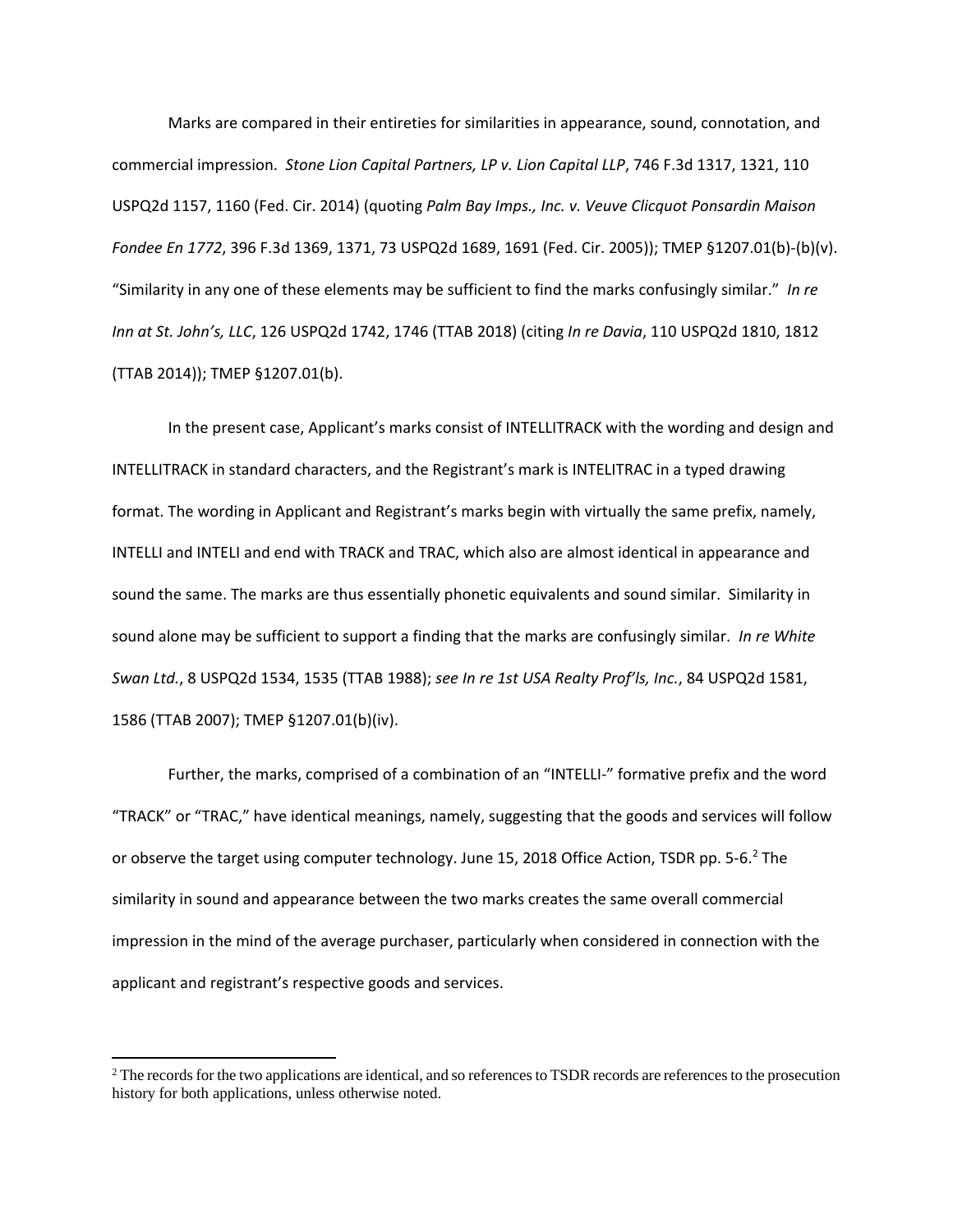Although the Applicant's mark consists of a design with the wording INTELLITRACK, the design element does not distinguish the marks in appearance because Registrant's mark is in a typed drawing format and because a typed drawing mark may be displayed in any lettering style; the rights reside in the wording or other literal element and not in any particular display or rendition. *See In re Viterra Inc.*, 671 F.3d 1358, 1363, 101 USPQ2d 1905, 1909 (Fed. Cir. 2012); *In re Mighty Leaf Tea*, 601 F.3d 1342, 1348, 94 USPQ2d 1257, 1260 (Fed. Cir. 2010); 37 C.F.R. §2.52(a); TMEP §1207.01(c)(iii). Thus, the inclusion of a design in Applicant's mark does not avoid a likelihood of confusion with Registrant's typed drawing mark because the word portion could be presented in the same manner of display. *See, e.g.*, *In re Viterra Inc.*, 671 F.3d at 1363, 101 USPQ2d at 1909; *Squirtco v. Tomy Corp.*, 697 F.2d 1038, 1041, 216 USPQ 937, 939 (Fed. Cir. 1983) (stating that "the argument concerning a difference in type style is not viable where one party asserts rights in no particular display").

Therefore, the marks are confusingly similar.

### II. THE PARTIES' GOODS AND SERVICES ARE RELATED AND PROVIDED BY THE SAME ENTITIES AND TRAVEL THROUGH THE SAME TRADE CHANNELS

Applicant's services and Registrant's goods are related for the purposes of likelihood of confusion because they are offered by the same entities under the same mark, travel in the same channels of trade and are sold to the same classes of consumers. Applicant's services are "software as a service (SAAS) services featuring software for electronic monitoring services for probation and parole agencies and for security and behavioral and re-socialization purposes, namely, remote monitoring of individuals released on probation or parole, all limited to the fields of probation and parole" in International Class 42 and "electronic monitoring services for probation and parole agencies and for security and behavioral and re-socialization purposes, namely, remote monitoring of individuals released on probation or parole, all limited to the fields of probation and parole" in International Class 45. Registrant's services are "computer software that combines software and hardware, namely,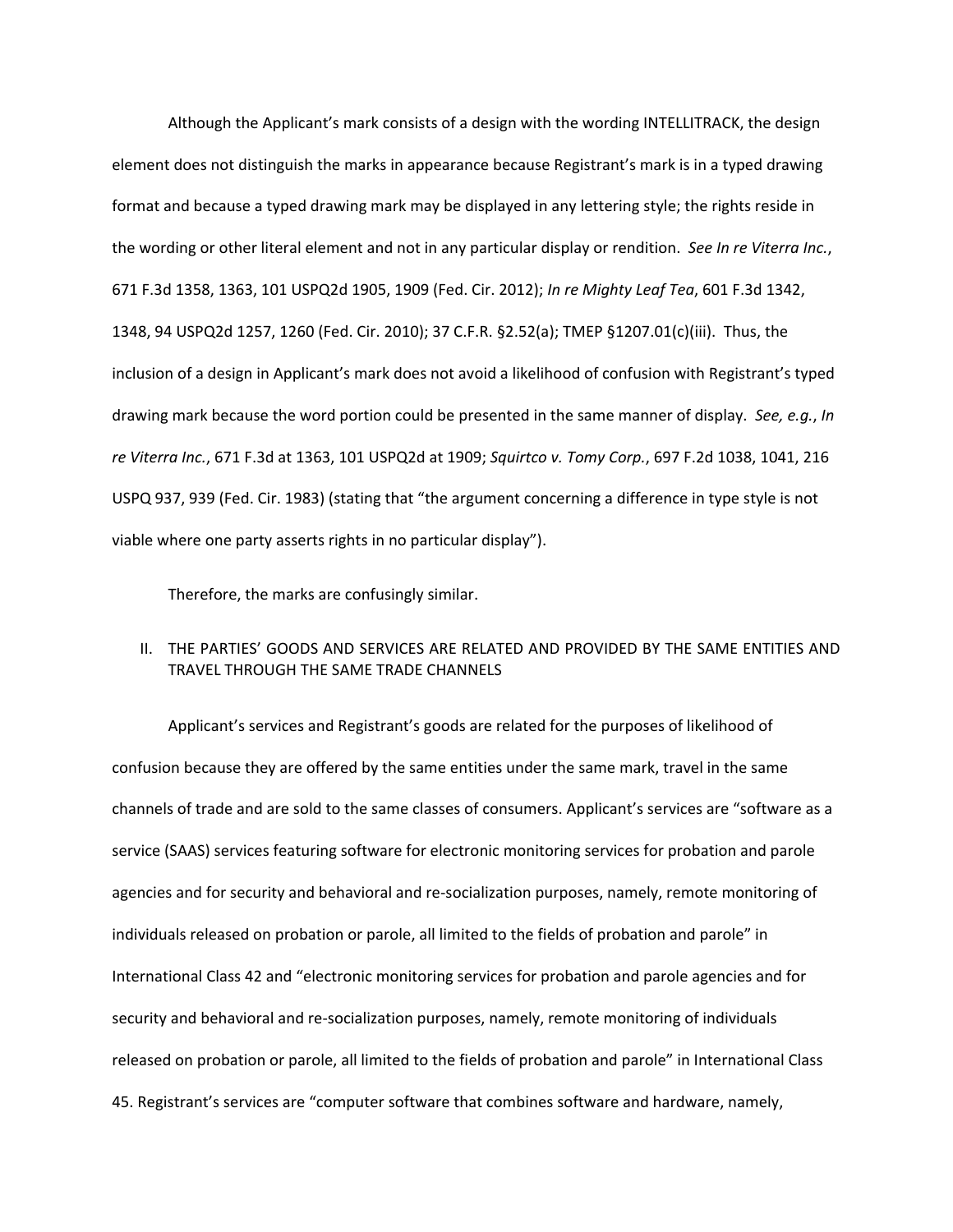fingerprint scanners, iris scanners, video surveillance cameras, digital cameras, and radio frequency identification scanners, all used to compile information to be used in real time image recognition, comparison and tracking applications, for use in a wide variety of fields, including identification of objects, and physical security in commercial and residential buildings, hospitals, and airports" in International Class 9.

#### *A. Registrant's Goods Are Related To Applicant's Services*

With respect to Applicant's services and Registrant's goods, where the marks of the respective parties are virtually identical, as in this case, the degree of similarity or relatedness between the goods and services needed to support a finding of likelihood of confusion declines. *See In re i.am.symbolic, llc*, 116 USPQ2d 1406, 1411 (TTAB 2015) (citing *In re Shell Oil Co.*, 992 F.2d 1204, 1207, 26 USPQ2d 1687, 1689 (Fed. Cir. 1993)), *aff'd*, 866 F.3d 1315, 123 USPQ2d 1744 (Fed. Cir. 2017); TMEP §1207.01(a).

The compared goods and services need not be identical or even competitive to find a likelihood of confusion. *See On-line Careline Inc. v. Am. Online Inc.*, 229 F.3d 1080, 1086, 56 USPQ2d 1471, 1475 (Fed. Cir. 2000); *Recot, Inc. v. Becton*, 214 F.3d 1322, 1329, 54 USPQ2d 1894, 1898 (Fed. Cir. 2000); TMEP §1207.01(a)(i). They need only be "related in some manner and/or if the circumstances surrounding their marketing are such that they could give rise to the mistaken belief that [the goods and/or services] emanate from the same source." *Coach Servs., Inc. v. Triumph Learning LLC*, 668 F.3d 1356, 1369, 101 USPQ2d 1713, 1722 (Fed. Cir. 2012) (quoting *7-Eleven Inc. v. Wechsler*, 83 USPQ2d 1715, 1724 (TTAB 2007)); TMEP §1207.01(a)(i).

In the present case, the Applicant's services and Registrant's goods are related because they are both offered by companies that provide the tracking and monitoring services and the computer software that conducts the monitoring service. As such, these goods and services are sold in the same trade channels and reach the same classes of consumers, including probation and parole agencies.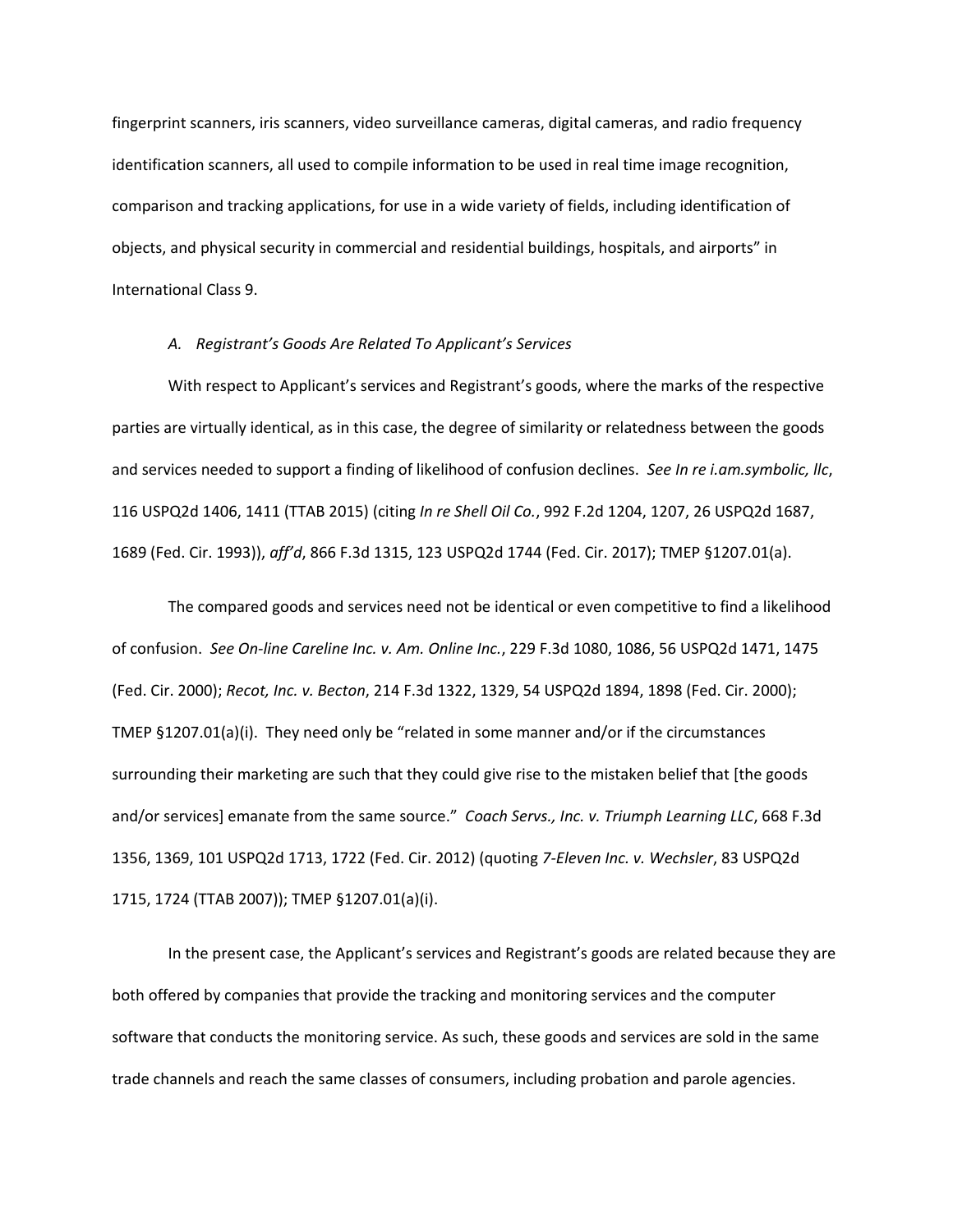Therefore, the average consumer is accustomed to seeing the monitoring services and computer software and hardware that compiles the monitoring information emanating from the same source, making these goods and services related for the purposes of likelihood of confusion.

Although applicant argues that the parties' trade channels are limited (4 TTABVUE 9), this argument is unpersuasive. Though containing some language regarding its fields, the cited registration does not contain a true limitation. Because its list of fields follow the word "including," which is considered an indefinite word that does not limit the fields to whatever follows, they are not considered an exclusive list. *See* TMEP § 1402.03(a). Thus, because there are no limitations to the fields, the presumption as to the INTELITRAC mark is that Registrant operates in all normal channels of trade and reaches all classes of purchasers of the identified goods and/or services. *In re Melville Corp.*, 18 USPQ2d 1386, 1389 (TTAB 1991); *McDonald's Corp. v. McKinley*, 13 USPQ2d 1895, 1899 (TTAB 1989); *RE/MAX of Am., Inc. v. Realty Mart, Inc.*, 207 USPQ 960, 964-65 (TTAB 1980); *see* TMEP §1207.01(a)(iii). Thus, the INTELITRAC mark is presumed to be used for goods for all relevant industries and applications, including those that overlap with applicant's industries.

Moreover, the Internet evidence of record, attached to the first and Final actions, consisting of printouts of several websites, demonstrate that electronic monitoring for use by probation and parole officers is often performed using the registrant's computer software goods. Particularly:

- 1. **Reliant**: offers software and hardware for remote monitoring and monitoring services for security purposes, and use software and hardware for their monitoring services – http://reliantmonitoring.com/work/electronic-monitoring-rf/ and https://bi.com/productsand-services/. November 21, 2016 Office Action, TSDR p. 10-11.
- 2. **Comcor**: offers software and hardware for remote monitoring and monitoring services for security purposes, and use software and hardware for their monitoring services – http://www.comcor.org/electronic-monitoring. November 21, 2016 Office Action, TSDR p. 12.
- 3. **2 Watch Monitoring**: offers software and hardware for remote monitoring and monitoring services for security purposes, and use software and hardware for their monitoring services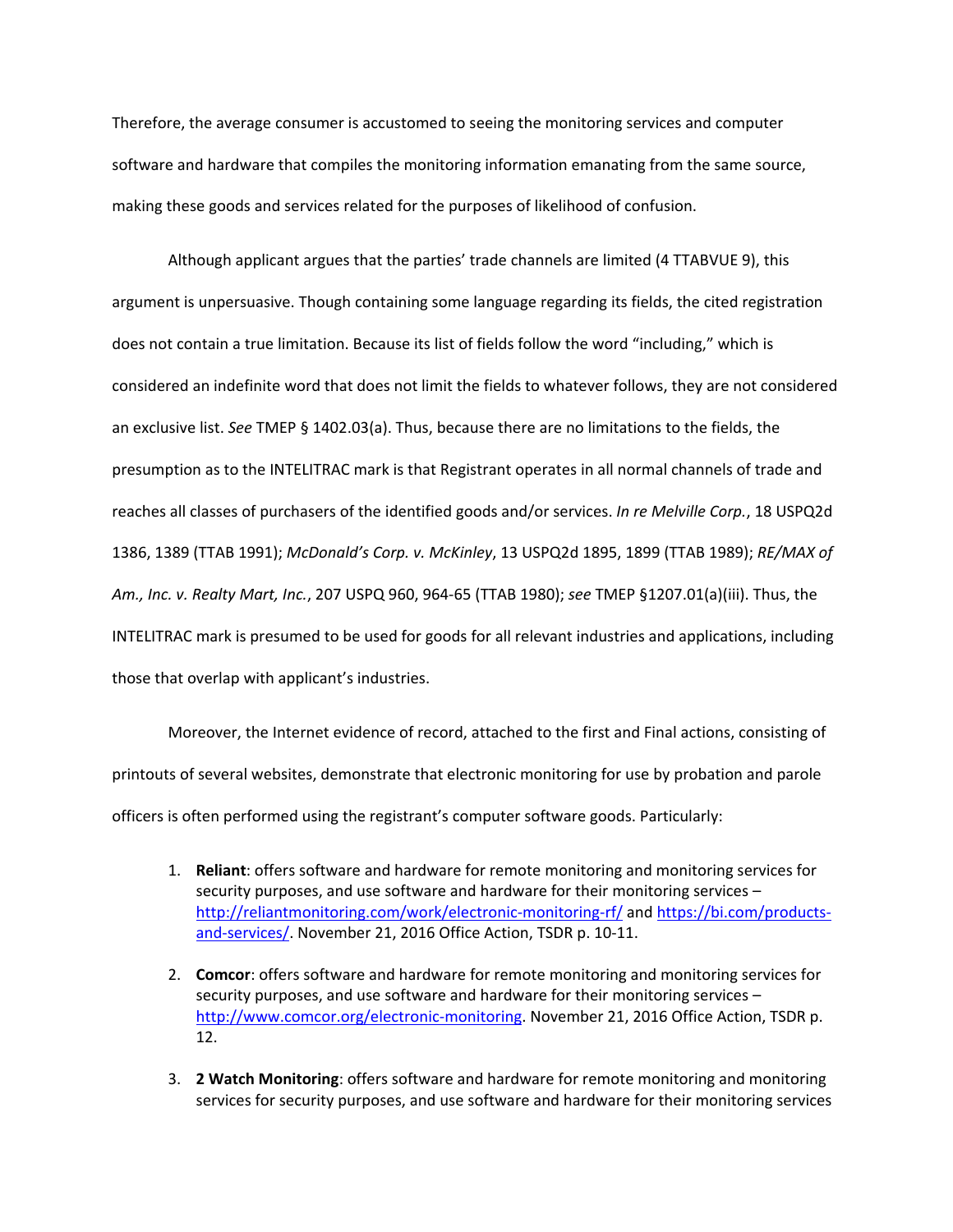– http://2wm.com/affordable-electronic-monitoring/. November 21, 2016 Office Action, TSDR p. 13.

- 4. **3M**: software for tracking and fingerprint scanners and retina scanners, radio frequency scanners, promoted as being used for probation purposes – http://www.3m.com/3M/en\_US/public-safety-us/applications/parole-probation/; http://www.3m.com/3M/en\_US/public-safety-us/applications/house-arrest/; https://www.3m.com/3M/en\_US/public-safety-us/. June 15, 2018 Office Action, TSDR pp. 7-22.
- 5. **AMERICAN GUARD SERVICES, INC.**: software for monitoring and video cameras, and showing that the services and goods are directed towards probation and other similar security applications – http://www.americanguardservices.com/industries/securitymonitoring. June 15, 2018 Office Action, TSDR pp. 23-28.
- 6. **SENTINEL**: monitoring services offered with monitoring software and hardware, such as RF scanners, for courts, law enforcement, and corrections – https://www.sentineladvantage.com; https://www.sentineladvantage.com/sentineldna/; https://www.sentineladvantage.com/rf-patrol/; https://www.sentineladvantage.com/monitoring-services/. June 15, 2018 Office Action, TSDR pp. 29-44.
- 7. **NUMEREX**: monitoring services, monitoring software, and computer hardware and software offered for monitoring and tracking purposes for parole and probation applications – http://numerex.com/solutions/safety-security/electronicmonitoring/; http://numerex.com/solutions/safety-security/electronicmonitoring/solution-components/. June 15, 2018 Office Action, TSDR pp. 45-54.
- 8. **MINNESOTA MONITORING**: monitoring services that incorporate radio frequency technology – http://www.mnmonitoring.com/home-monitoring.html. June 15, 2018 Office Action, TSDR pp. 55-58.
- 9. **BI**: monitoring services offered with monitoring software that works with RF monitoring hardware – https://bi.com/products-and-services; https://bi.com/products-and-services/bimonitoring-ops; https://bi.com/products-and-services/totalaccess-offender-monitoringweb-based-software/. June 15, 2018 Office Action, TSDR pp. 59-78.

The above evidence establishes that Applicant's services and Registrant's goods are both

provided by the same entity via similar or same trade channels to the same classes of consumers. *See,* 

*e.g.*, *In re Davey Prods. Pty Ltd.*, 92 USPQ2d 1198, 1202-04 (TTAB 2009); *In re Toshiba Med. Sys. Corp.*, 91

USPQ2d 1266, 1268-69, 1271-72 (TTAB 2009). Applicant alludes to the Declaration in its Request for

Reconsideration in distinguishing Applicant and Registrant's trade channels (4 TTABVUE 6). The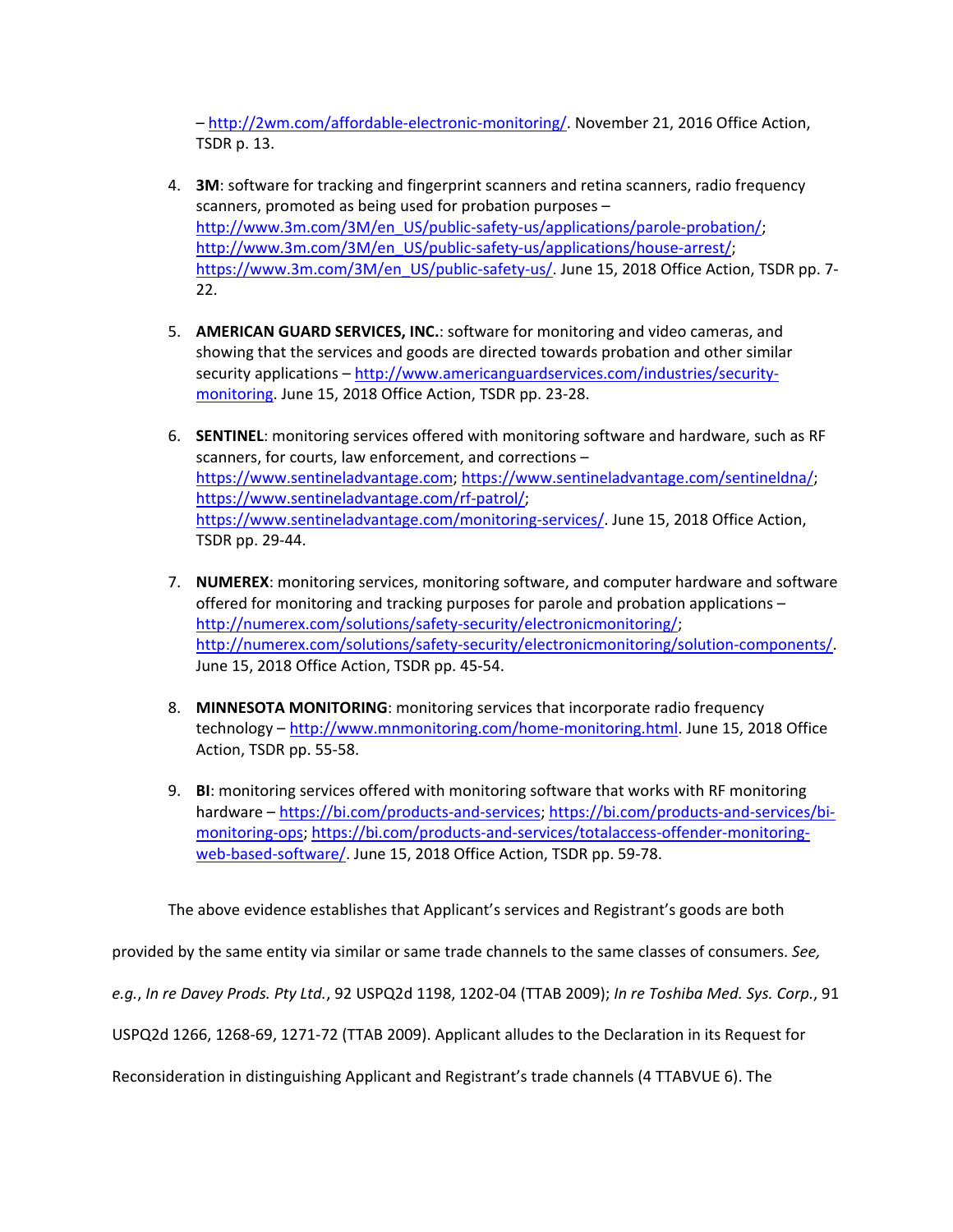Declaration states that "products and services demanded by the probation and parole industries have specialized and unique requirements" compared to "general purpose goods/services." September 11, 2018 Request for Reconsideration, TSDR p. 110. However, as established above, Registrant's services are broadly encompassing due to the wording "including" in its identification, and is likely to also involve the probation and parole industries.

Therefore, the goods and services are thus related for the purposes of likelihood of confusion.

#### *B. Applicant's Arguments Are Unpersuasive*

Applicant argues that Registrant's goods are limited to specific fields, particularly that Applicant's goods and services relate to tracking hardware, software and related services used by "professional probation and parole officers." 4 TTABVUE p. 9. Applicant further adds that its services have unique requirements that are distinguished from Registrant's "general purpose goods/services intended for commercial, building, hospital, and airport security". *Id.* However, Registrant's goods as identified are not limited to any specific field, despite several fields being listed after the non-exclusive wording "including." This means that any following limitation, as Applicant applies to "commercial, building, hospital, and airport security" is not a true limitation. Without any limitations on the goods, they are presumed to encompass goods used in all fields, including Applicant's specified fields of probation and parole.

Thus, because the Registrant's goods and Applicant's services are provided by the same entities under the same marks, travel through the same trade channels to the same classes of purchasers, this factor weighs in favor of a likelihood of confusion.

### III. THE ALLEGED SOPHISTICATION OF PURCHASERS DOES NOT OBVIATE A LIKELIHOOD OF CONFUSION.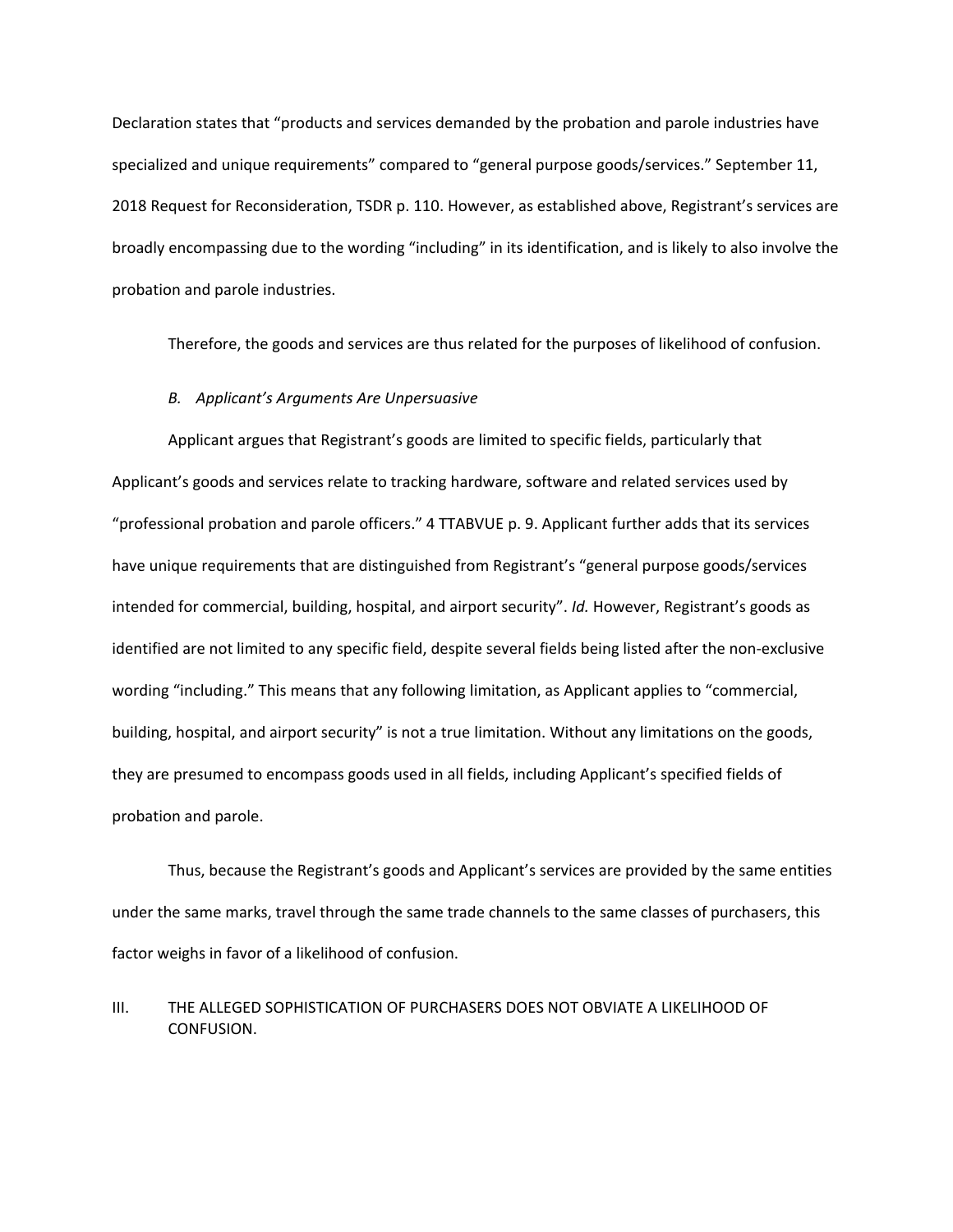Applicant also argues that the purchasers in the probation and parole industry are "highly sophisticated and discriminating." However, the fact that purchasers are sophisticated or knowledgeable in a particular field does not necessarily mean that they are sophisticated or knowledgeable in the field of trademarks or immune from source confusion. TMEP §1207.01(d)(vii); *see, e.g.*, *Stone Lion Capital Partners, LP v. Lion Capital LLP*, 746 F.3d. 1317, 1325, 110 USPQ2d 1157, 1163-64 (Fed. Cir. 2014); *Top Tobacco LP v. N. Atl. Operating Co.*, 101 USPQ2d 1163, 1170 (TTAB 2011). Indeed, "[h]uman memories even of discriminating purchasers . . . are not infallible." *In re Research and Trading Corp.*, 230 USPQ 49, 50 (Fed. Cir. 1986), *aff'd,* 866 F.3d 1315, 123 USPQ2d 1744 (Fed. Cir. 2017) 434 F.2d 1403, 1406, 168 USPQ 110, 112 (CCPA 1970). A sophisticated purchaser is still likely to be confused as to the source of Applicant's services and Registrant's goods in the marketplace. Therefore, this factor does weigh against a likelihood of confusion.

### IV. THE EXISTENCE OF OTHER MARKS DOES NOT WEIGH AGAINST THE LIKELIHOOD OF CONFUSION.

Applicant argues that the registered mark is weak because there are several existing registrations on the Register that are marks comprising a combination of "intell" or its equivalent with "track" or its equivalent spelling. 4 TTABVUE 4-5. However, this argument is unpersuasive.

Applicant has submitted electronic copies of third-party registrations for marks containing the wording INTELL and TRACK, or variations of the same, to support the argument that this wording is weak, diluted, or so widely used that it should not be afforded a broad scope of protection. September 11, 2018 Request for Reconsideration, TSDR pp. 15-109. These registrations appear to be for goods and/or services that are predominantly different from or unrelated to those identified in applicant's application.

The weakness or dilution of a particular mark is generally determined in the context of the number and nature of similar marks in use in the marketplace in connection with similar goods and/or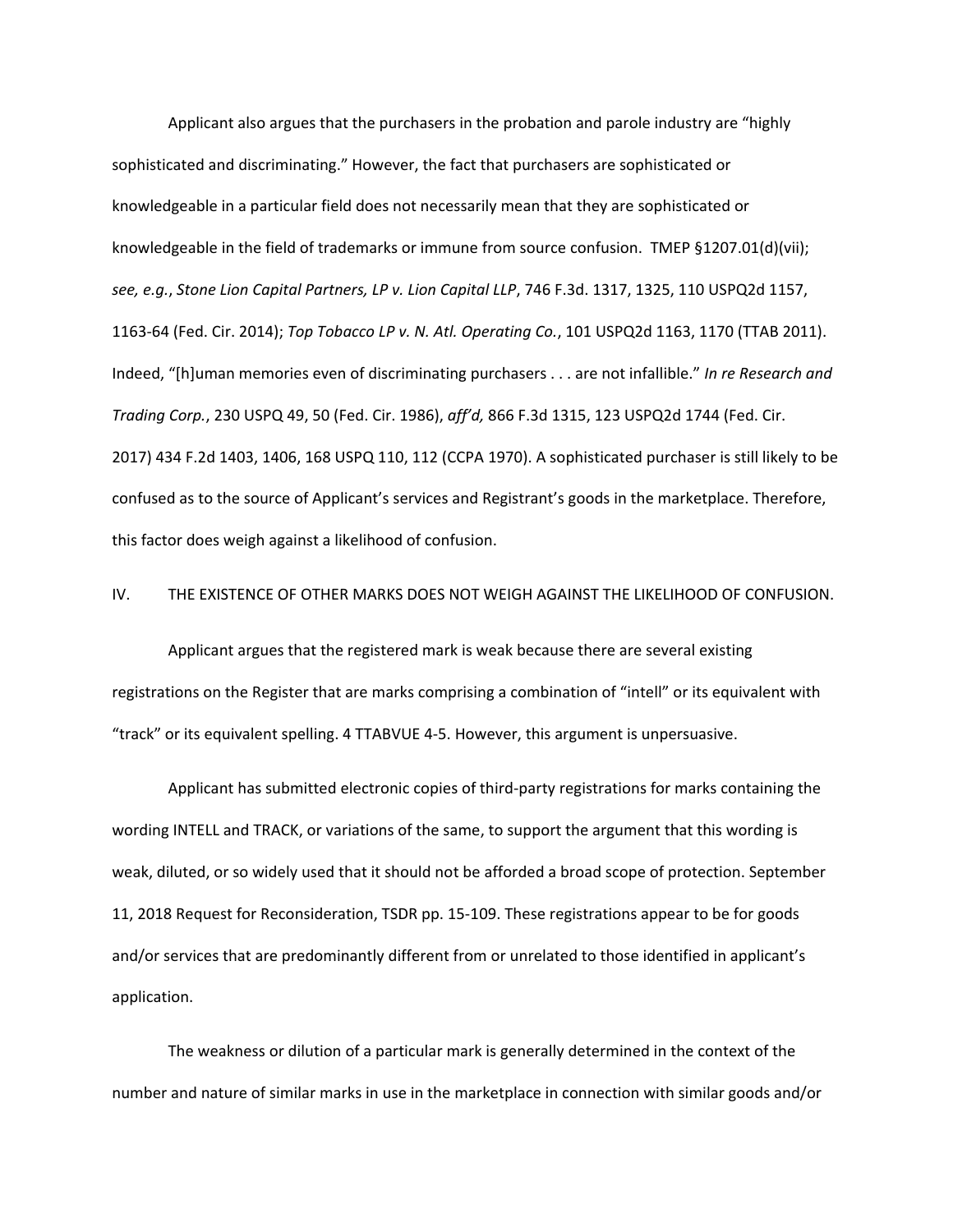services. *See Nat'l Cable Tel. Ass'n, Inc. v. Am. Cinema Editors, Inc.*, 937 F.2d 1572, 1579-80, 19 USPQ2d 1424, 1430 (Fed. Cir. 1991); *In re E. I. du Pont de Nemours & Co.*, 476 F.2d 1357, 1361, 177 USPQ 563, 567 (C.C.P.A. 1973). Evidence of widespread third-party use of similar marks with similar goods and/or services "is relevant to show that a mark is relatively weak and entitled to only a narrow scope of protection" in that particular industry or field. *Palm Bay Imps., Inc. v. Veuve Clicquot Ponsardin Maison Fondee en 1772*, 396 F.3d 1369, 1373-74, 73 USPQ2d 1689, 1693 (Fed. Cir. 2005); *see In re Coors Brewing Co.*, 343 F.3d 1340, 1345, 68 USPQ2d 1059, 1062-63 (Fed. Cir. 2003).

However, evidence comprising third-party registrations for similar marks with different or unrelated goods and/or services, as in the present case, has "no bearing on the strength of the term in the context relevant to this case." *See Tao Licensing, LLC v. Bender Consulting Ltd.*, 125 USPQ2d 1043, 1058 (TTAB 2017) (citing *In re i.am.symbolic, llc*, 866 F.3d at 1328, 123 USPQ2d at 1751). The registrations submitted by Applicant consist of a variety of goods and services, including color measurement instruments, signal processing equipment, media consoles, software for floor cleaning, motorized golf carts, business marketing services in the field of healthcare, equipment used in converting solar energy to electricity, websites that feature automotive information, secure portable travel bags, financial services in the automobile industry, and metal rollers and room dividers. September 11, 2018 Request for Reconsideration, TSDR pp. 15-18 (INTELLITRACK for bar code data collection system, namely, bar code computer hardware and software in International Class 9); pp. 19- 22 (INTELLITRACS for computer software for analyzing and processing bank transaction data in International Class 9); pp. 27-30 (INTELLI-TRACK for metal rollers for movable partitions and room dividers in International Class 6); pp. 31-34 (INTELLITRACKER for financial services, namely, providing non-downloadable software in International Class 42); pp. 35-39 (INTELLITRAK for signal processors and signal processing equipment in International Class 9); pp. 40-44 (INTELLITRAK for motorized golf carts, off-highway utility vehicles and automobiles in International Class 12); pp. 45-48 (INTELLITRAX for color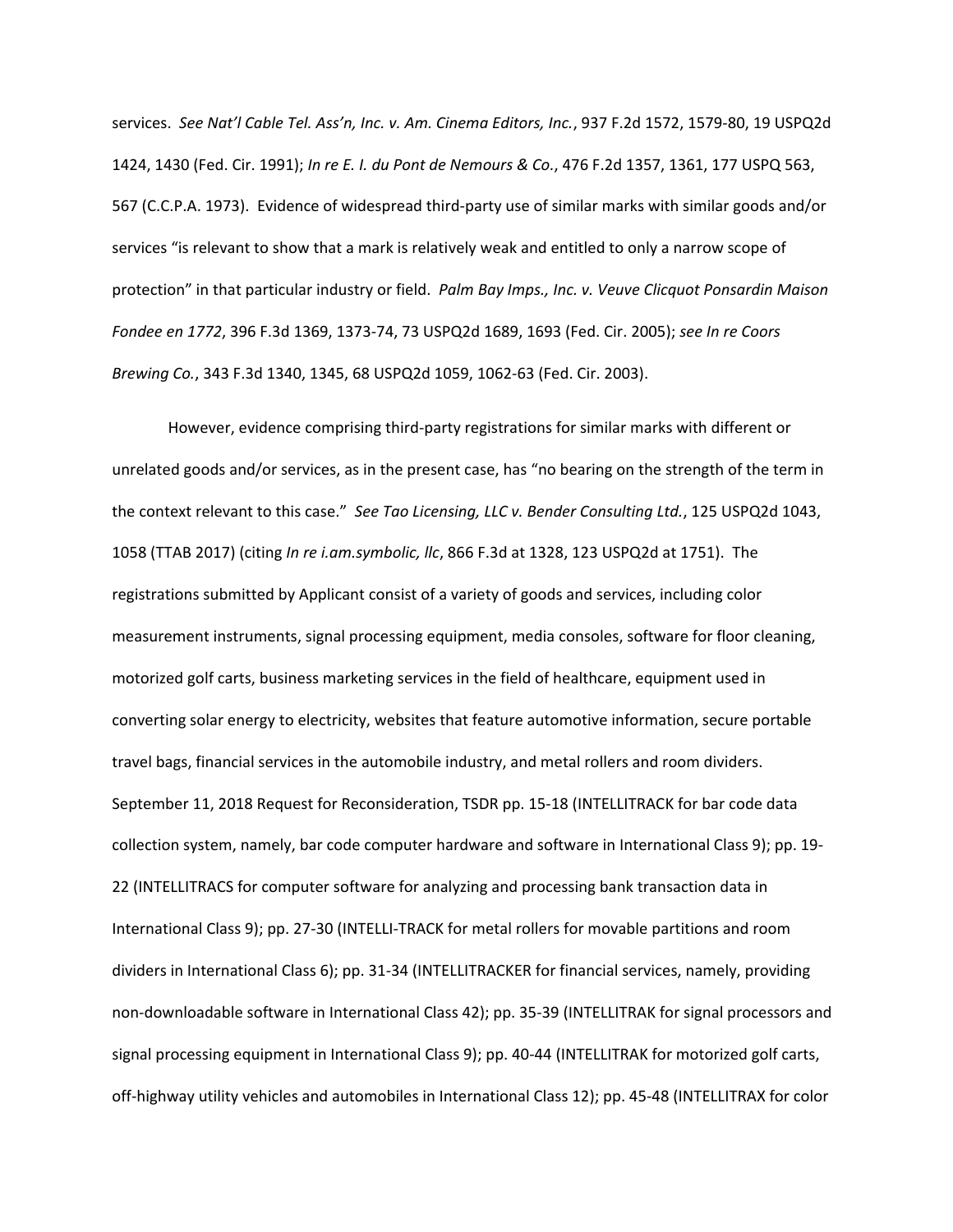measurement instruments in International Class 9); pp. 49-52 (INTELLITRAC for media consoles in International Class 20); pp. 53-56 (ENTELLITRAK for computer software for use in monitoring a company's or agency's employment and/or civil rights cases in International Class 9); pp. 57-61 (THE INTELLIGENT TRACK for electric track lighting units in International Class 9); pp. 62-66 (INTELLITRAK for computer software for use in controlling and monitoring respiratory equipment in International Class 9); pp. 67-70 (INTELLI-TRAX for gears and enclosed drives for industrial machinery in International Class 7); pp. 71-74 (INTELLITRAC for providing a secured-access website to share documents and images featuring automotive and vehicular information in International Class 42); pp. 75-78 (INTELITRACK for equipment used in converting solar energy to electricity in International Class 9); pp. 79-82 (INTELLI-TRACKER for secure portable travel bags in International Class 18); pp. 83-86 (INTELLIGENT PRICE TRACKING for providing commercial information in the field of travel and transportation in International Class 35); pp. 87-90 (INTELLIGENT TRACER for oil prospecting in International Class 42 and chemical additives in International Class 1); pp. 91-94 (INTELETRACK for security threat analysis for protecting public safety and monitoring telephone calls of inmates in International Class 45); pp. 95-98 (INTELLIGENT OPTICAL TRACKING for medical devices consisting of lasers in International Class 10); pp. 99-102 (INTELLI-TRAK for downloadable software program for remote monitoring of floor cleaning in International Class 9); pp. 103-105 (INTELLITRACK for business marketing and promotional services in the field of healthcare in International Class 35); pp. 106-109 (INTELLITRAK for motorized golf carts in International Class 12). Applicant provided no explanation as to why these goods or services should be considered related to the goods and services at issue, and therefore, has not established any dilution. Among the provided third-party registrations, the only one that has any relatedness with the Applicant's services is Reg. No. 2903695, which is the basis for the Section 2(d) refusal in this case. Thus, these thirdparty registrations submitted by applicant are insufficient to establish that the wording INTELLITRACK or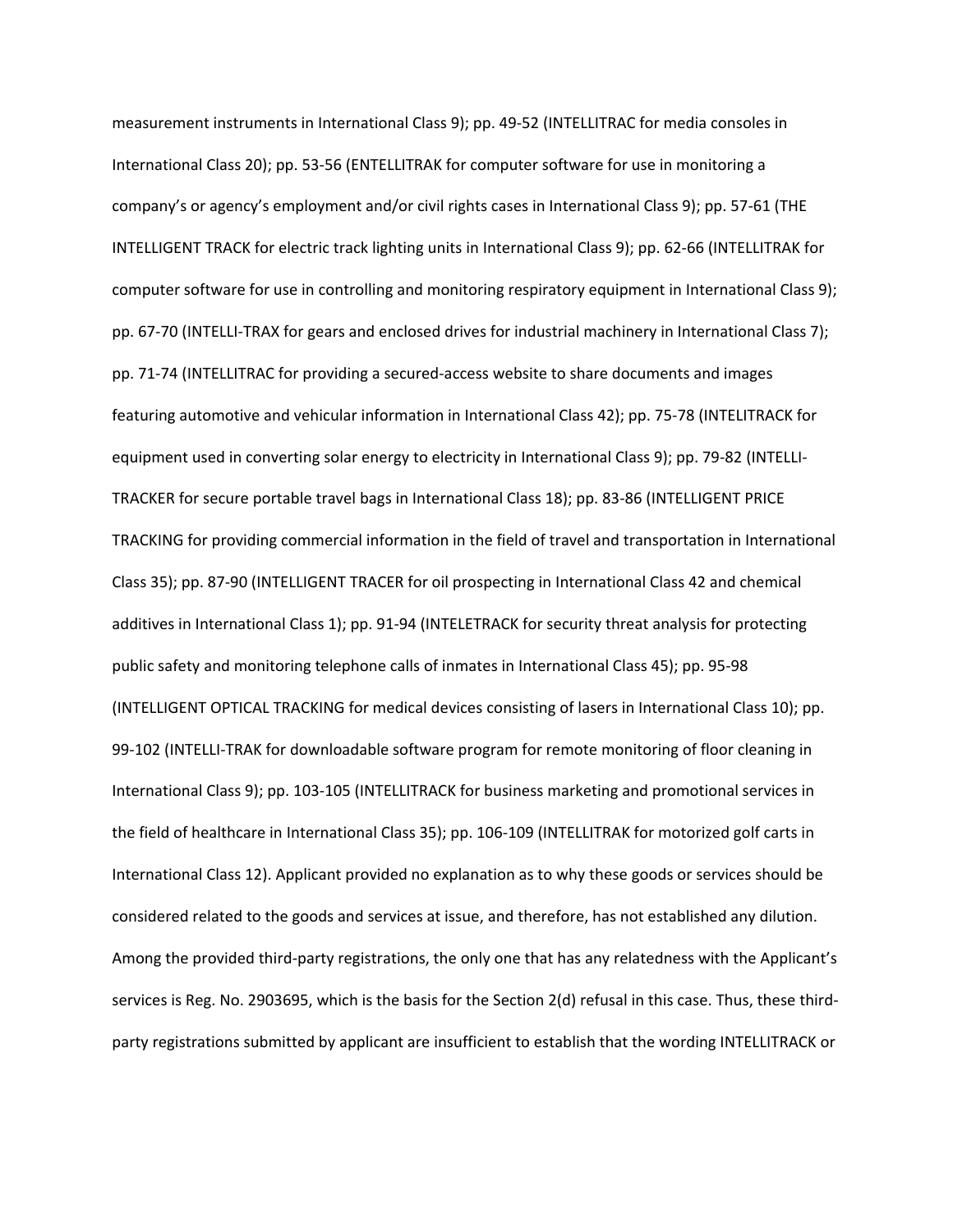any variation thereof is weak or diluted. Moreover, it has long been held that each case must be decided on its own merits. See e.g. *In re Binion*, 93 USPQ2d 1531, 1536 (TTAB 2009).

Applicant in its Appeal Briefs argues that the case at present is similar to the issue in *In re Hunke & Jochheim*, where the Board ruled that the applicant's mark HIG-DURABLE was distinguished from the registrant's mark DURABUL because "DURABUL" was a play on "DURABLE" and the addition of HIG distinguished the applied-for mark from the registrant's mark. 4 TTABVUE 7-8. The difference between *In re Hunke* and the present case is that the marks here are INTELLITRACK and INTELITRAC, which are virtually identical in appearance and sound, whereas the *In re Hunke* applicant had a completely distinctive term added to the common term "DURABUL"/"DURABLE".

Applicant also relies on *King Candy Co. v. Eunice King's Kitchen, Inc.,* 496 F.2d 1400 (CCPA 1974), in arguing against the likelihood of confusion. 4 TTABVUE 6. However, the Court of Customs and Patent Appeals in that case stated that confusion was not likely between KING'S for candy and MISS KING'S for cakes because "the marks are so widely used that the public easily distinguishes slight differences in the marks under consideration as well as differences in the goods to which they are applied, even though the goods of the parties may be considered 'related.'" *King Candy Co.*, 496 F.2d at 1401.

In the present case, the record does not show that the marks INTELLITRACK and INTELITRAC are not used so widely that the public could easily distinguish the slight differences in the marks, such as in KING'S and MISS KING'S. There is no evidence to support this contention. 4 TTABVUE 6. Applicant merely states the law from the *King Candy Co.* case, and, as established above, the cited mark is not weak or diluted, because it is the only mark on the Register with similar enough goods to the applied-for services. Moreover, Applicant's arguments that the Applicant's services are limited only to the fields of probation and parole do not persuade as the Internet evidence of record clearly demonstrates that the services are provided in conjunction with the goods, directed to both probation and parole industries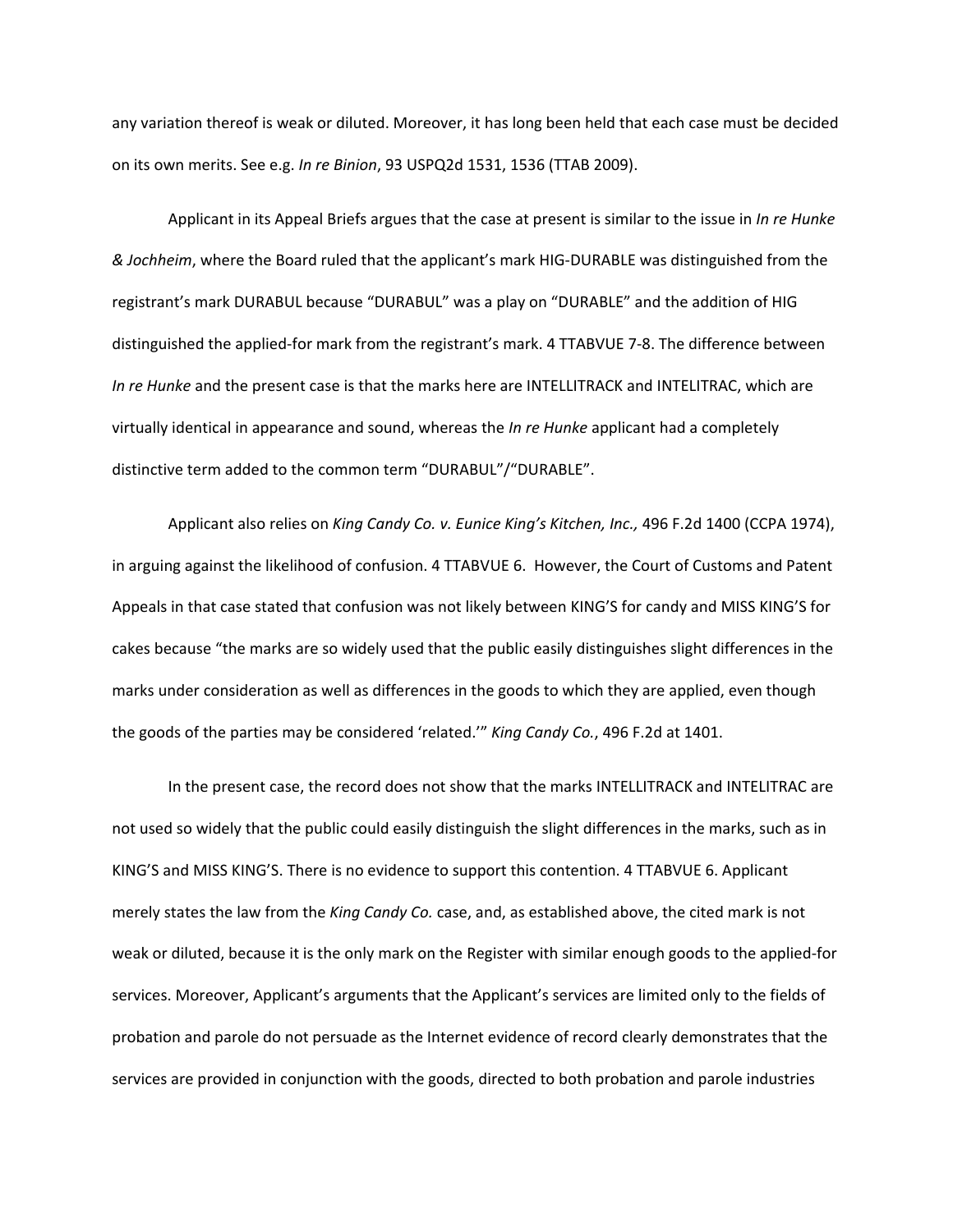alongside other industries. Registrant's goods are provided for commercial and residential buildings, hospitals, and airports, and are also used in a **"***wide variety of fields,*" as it is identified in the Registration (emphasis added).

To the extent that Applicant makes a collateral attack on the registration, asserting that it is a combination of "laudatory" and "descriptive" wording (4 TTABVUE 4), such an attack is improper and should not be considered. *In re Fiesta Palms LLC*, 85 USPQ2d 1360, 1363 (in an appeal of a Section 2(d) refusal, "applicant is not permitted to overcome a refusal by arguing that a cited registration is merely descriptive.").

Therefore, in light of Applicant's unpersuasive argument regarding dilution and the fact that Applicant's marks and Registrant's mark are similar in appearance, sound, connotation and commercial impression, this factor weighs in favor of a likelihood of confusion.

#### V. DOUBT RESOLVED IN FAVOR OF THE REGISTRANT

The overriding concern is not only to prevent buyer confusion as to the source of the goods and/or services, but to protect the registrant from adverse commercial impact due to use of a similar mark by a newcomer. *See In re Shell Oil Co.*, 992 F.2d 1204, 1208, 26 USPQ2d 1687, 1690 (Fed. Cir. 1993). Therefore, any doubt regarding a likelihood of confusion determination is resolved in favor of the registrant. TMEP §1207.01(d)(i); *see Hewlett-Packard Co. v. Packard Press, Inc.*, 281 F.3d 1261, 1265, 62 USPQ2d 1001, 1003 (Fed. Cir. 2002); *In re Hyper Shoppes (Ohio), Inc.*, 837 F.2d 463, 464-65, 6 USPQ2d 1025, 1026 (Fed. Cir. 1988). In this case, there is no doubt because the record shows that the marks are virtually identical in appearance, sound, and commercial impression, and Applicant's services are performed using Registrant's goods and these goods and services travel through the same or similar trade channels, such that there is a likelihood of confusion as to the source of the parties' respective goods.